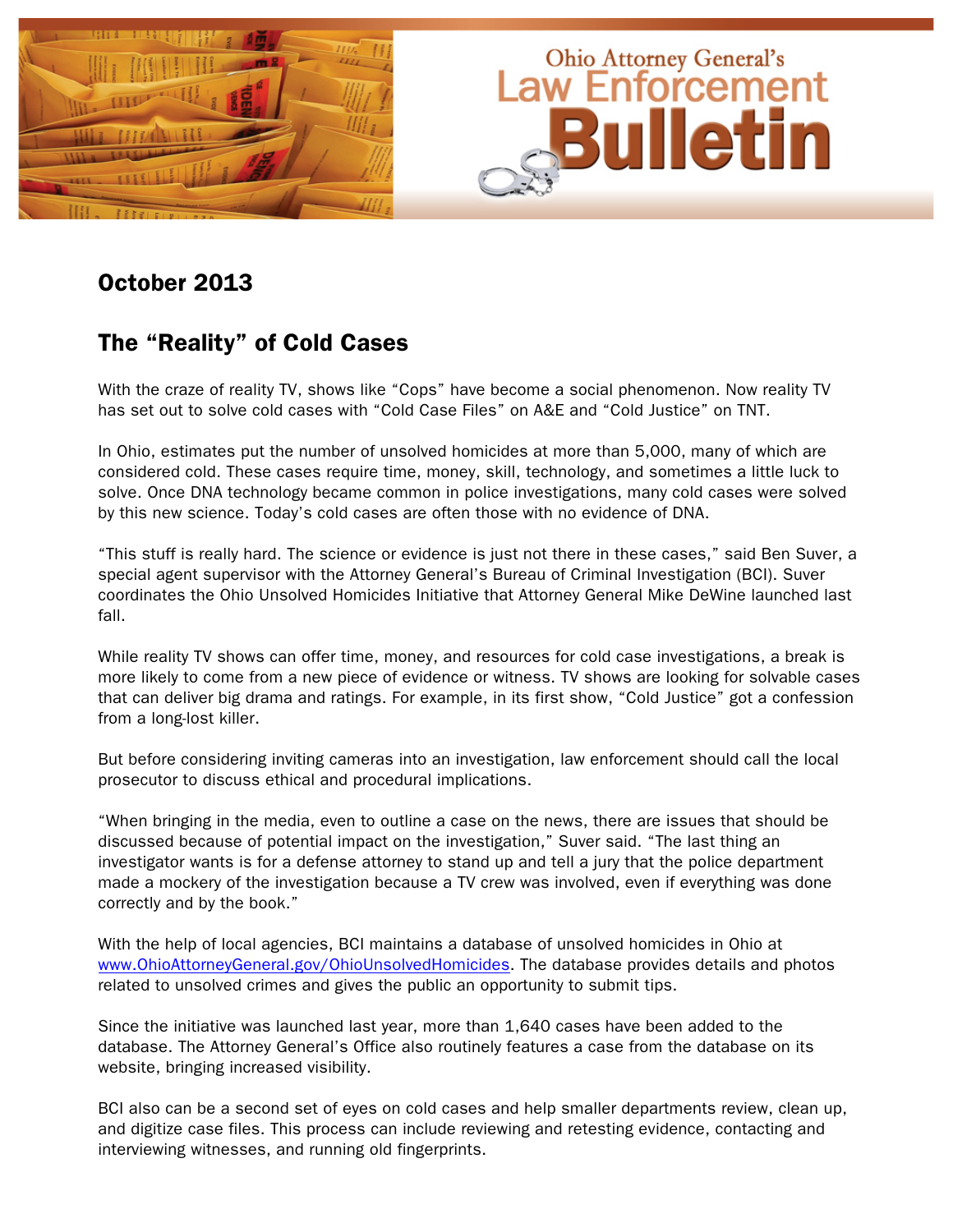"Even if a reopened investigation doesn't solve the crime, the review is valuable to investigators to make sure the case is exhausted," Suver said.

For more information: To request that an unsolved homicide be included in BCI's statewide database, visit [www.OhioAttorneyGeneral.gov/OhioUnsolvedHomicides,](http://www.OhioAttorneyGeneral.gov/OhioUnsolvedHomicides) contact BCI at 855-BCI-OHIO (224-6446), or e-mail [OhioUnsolvedHomicides@OhioAttorneyGeneral.gov](mailto:OhioUnsolvedHomicides@OhioAttorneyGeneral.gov).

On Nov. 12–13, 2013, BCI will host a training on Unsolved Homicide Investigative Strategies and Resources at Bowling Green State University. For more information or to register, visit [www.OhioAttorneyGeneral.gov/OPOTAcourses](http://www.OhioAttorneyGeneral.gov/OPOTAcourses) and search for "unsolved homicides."

**Additional Reading:** National Public Radio profiles TNT's ["Cold Justice."](http://www.npr.org/2013/09/01/216844837/cold-justice-is-coming-to-a-small-town-and-tv-near-you)

Jennifer Anne Adair Senior Assistant Attorney General Deputy General Counsel for Law Enforcement Initiatives

# Search and Seizure (Scent of Marijuana is Reasonable Suspicion): State of Ohio v. Harris and State of Ohio v. Green

**Question:** If you smell marijuana while at a suspect's home or vehicle, do you have probable cause for a search?

#### Quick Answer: Yes.

**[State of Ohio v. Harris](http://www.sconet.state.oh.us/rod/docs/pdf/8/2013/2013-ohio-3735.pdf), Eighth Appellate District, Cuyahoga County, Aug. 29, 2013 [State of Ohio v. Green](http://www.sconet.state.oh.us/rod/docs/pdf/8/2013/2013-ohio-3728.pdf), Eighth Appellate District, Cuyahoga County, Aug. 29, 2013** 

Facts in Harris: Cleveland Police Officer Hodous and his partner were patrolling in an area of high drug activity. They pulled into a parking lot and noticed five to six men standing around a white Chevy. As the officers drove closer to the vehicle, a man exited the passenger side and ran. Officers noted a strong smell of fresh marijuana as they got closer to the vehicle. Quaison Harris had remained in the Chevy and was asked to exit the car. He was patted down, and a small bag of marijuana was found in his pants pocket. The officers searched the car and found a prescription of codeine cough syrup, which did not belong to Harris, and a bag of heroin in the passenger side door. Harris filed a motion to suppress on the grounds the search violated his constitutional rights.

Facts in Green: Police arrived at Gregory Green's home after receiving an anonymous tip on an open warrant. Detective Riegelmayer took the police canine around the back of the house. The detective could smell a strong odor of marijuana coming from the house, but the canine did not alert because his command was to be alert for a possible bite-order, not narcotics. Sgt. Sharpe and Detective Robinson also went around the back of the house and confirmed the smell of marijuana. The officers saw an exterior ventilation system coming from the second floor with one air conditioner that was on (it was 6:30 a.m. and cool outside). The house had covered windows and drawn shades. The officers believed it was a grow house and sought a search warrant. The search warrant was received, and the police performed a protective sweep and search of the home. They obtained 122 plants, 14 large and 31 small vacuum-sealed bags of marijuana, and a firearm. Green argued that police did not smell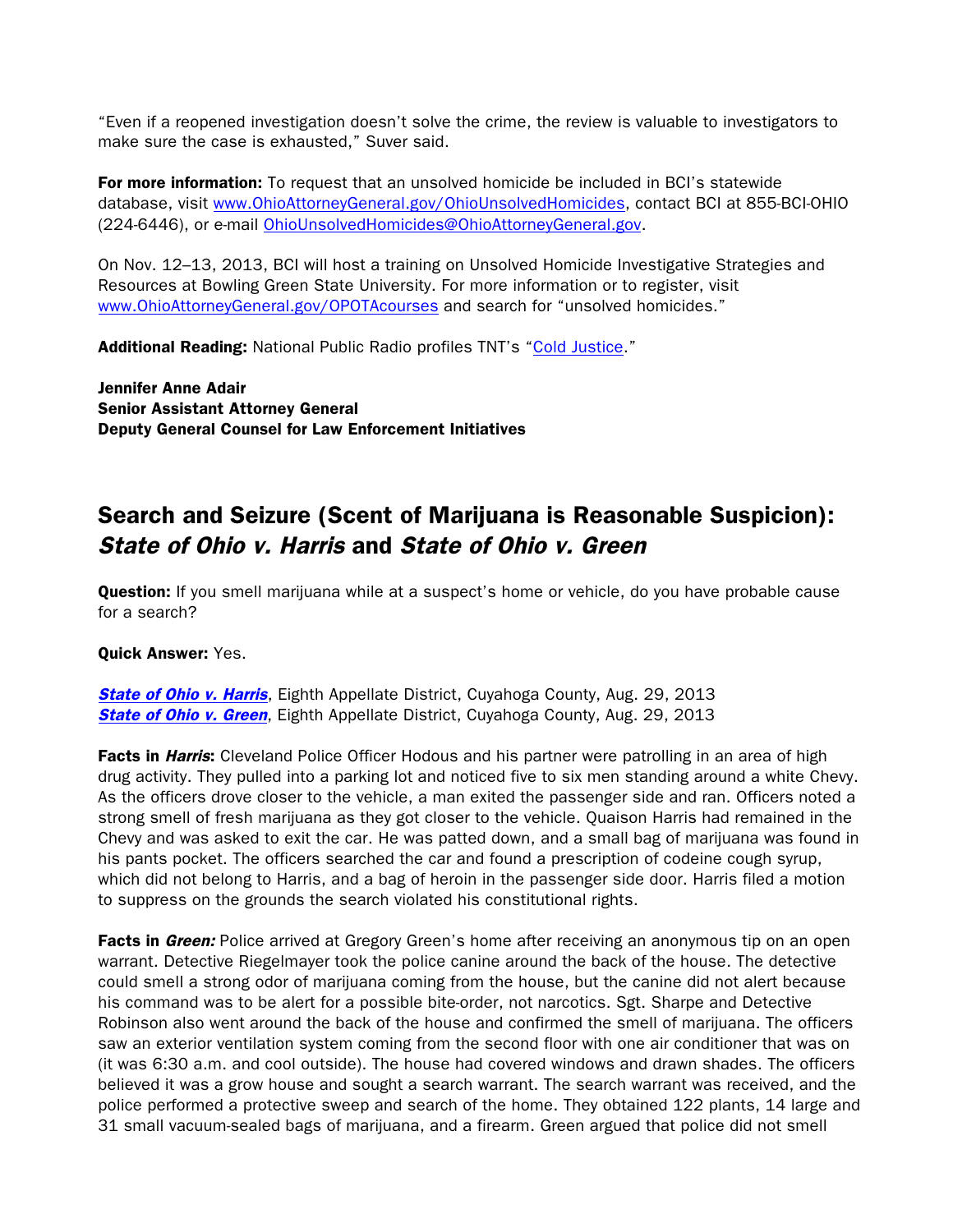marijuana coming from inside the house because the air conditioner was not connected to the basement (where the plants were), and his neighbors testified they had not smelled the marijuana.

**Importance:** In both cases, the court found sufficient evidence for probable cause because the officers were qualified to recognize the odor of marijuana. In Harris, the distinct scent of marijuana allowed the police to search a motor vehicle under the automobile exception to the warrant requirement, and in *Green*, it allowed the officers to obtain a search warrant even though neighbors said they had not smelled marijuana. If you approach a car or a house and smell marijuana, you have probable cause for a search as a qualified person who recognizes the smell.

**Keep in Mind:** The key is that you are the qualified person. You will have to outline your qualifications in the search warrant affidavit or in your police report. In addition, you should be prepared to defend your qualifications to a defense attorney, judge, or jury. This could mean discussing any training, classes, or field experience that gives you the skill to identify the scent of marijuana.

#### More on Search and Seizure

But he said I could look in here: You pull a car over with several passengers and ask the driver to get out. After some discussion, you ask the driver if he consents to the search of the car. The driver says "yes," and you find several guns, a mask, gloves, and an ID badge belonging to none of the individuals in the car. After the search is complete, one of the passengers pipes up and says the car is his and he did not give you permission to search. Is the search invalid? In Saleem, the court said no, finding that a third party who has the same control over and relationship to the property may give consent. In this case, the driver was controlling the car, voluntarily consented to the search, and could have also gotten in trouble as a result of the findings of the search. And since the true owner heard everything and did not say no before the search was done, the driver's consent was valid and the search was proper. **[State of Ohio v. Saleem](http://www.sconet.state.oh.us/rod/docs/pdf/8/2013/2013-ohio-3732.pdf)**, Eighth Appellate District, Cuyahoga County, Aug. 29, 2013.

You may want to find a new hiding spot for your drugs. When performing a search of a vehicle, you note an open cigarette box under the passenger seat. You cannot make out exactly what is in it, but you know it is not cigarettes. You reach under the seat, open the box, and find heroin pills. Did the act of taking the cigarette box from under the seat to open it constitute an illegal search? The court in Webb said no. The officer had reasonable, articulable suspicion to conduct the search in the first place. When he looked under the seat, the cigarette box was in plain view. Based on experience and training, he knew it was common for people to hide drugs in cigarette packages. The court said it was proper for the officer to then open the cigarette package and look inside. **[State of Ohio v. Webb](http://www.sconet.state.oh.us/rod/docs/pdf/2/2013/2013-ohio-3844.pdf)**, Second Appellate District, Montgomery County, Sept. 6, 2013.

# Proper Protocol (How to Weigh Marijuana): State of Ohio v. **Flachbart**

**Question:** If you find a brick of marijuana, what parts of the plant are accounted for in the final weight?

**Quick Answer:** Anything contained in the marijuana brick can be weighed if that was the way you received it.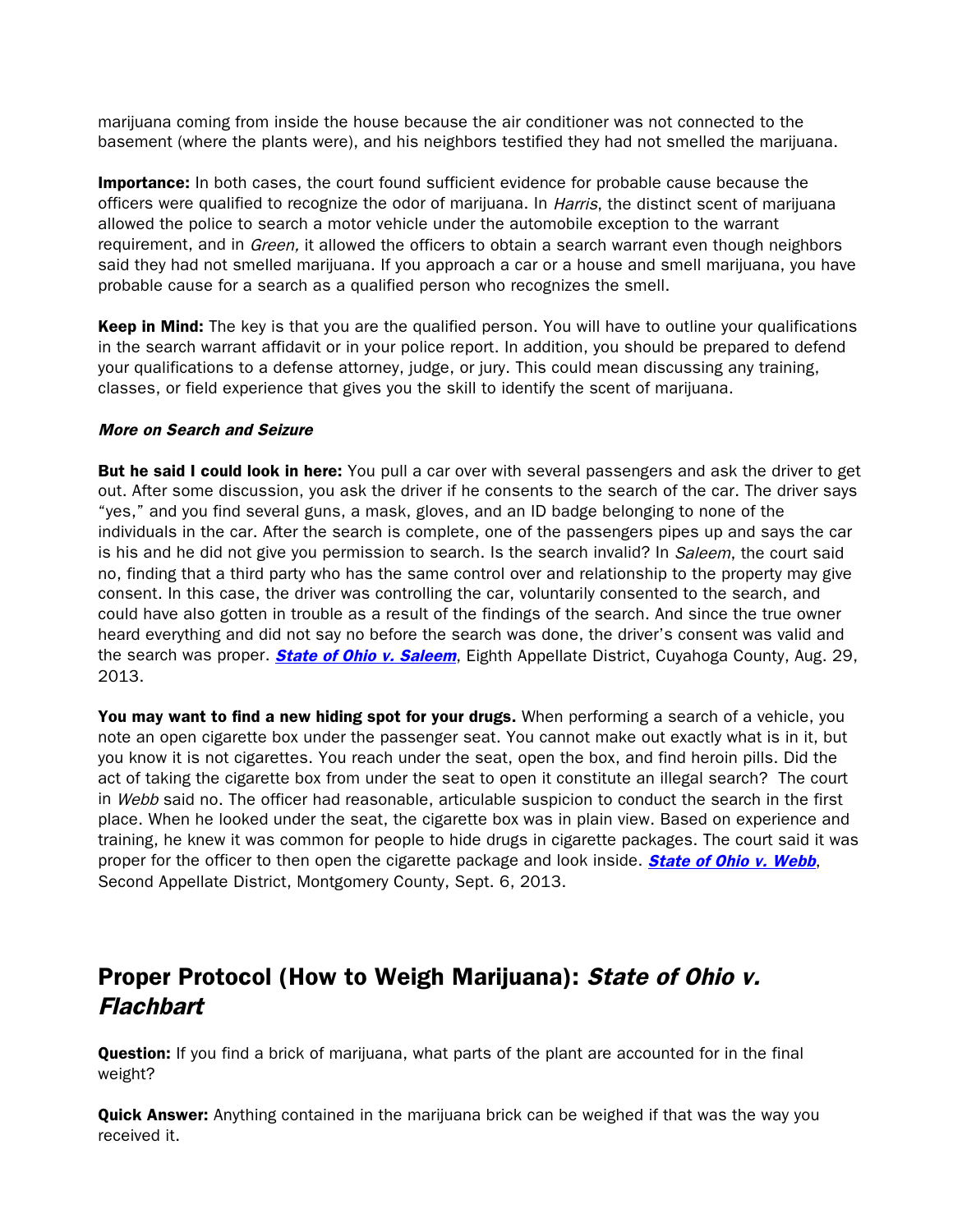**[State v. Flachbart](http://www.sconet.state.oh.us/rod/docs/pdf/8/2013/2013-ohio-3807.pdf)**, Eighth Appellate District, Cuyahoga County, Sept. 5, 2013.

Facts: Cleveland police found a large amount of marijuana after executing a search warrant on Randy Flachbart. Flachbart argued the police failed to precisely weigh the marijuana seized using the definition of "marihuana" in [Ohio Revised Code \(ORC\) 3719.01\(O\)](http://codes.ohio.gov/orc/3719.01) because the measurement included the seeds and stems to arrive at 5,172 grams. The portion of the definition Flachbart relies on says marijuana does not include mature stalks or sterilized seeds incapable of germination.

**Importance:** The general rule is that drugs can be weighed as they are packaged when you receive them. In this case, the bricks had seeds and stems that were not broken down or removed when police found them. It was not necessary to pick out the stems or the seeds prior to taking the measurement. It is important to provide an accurate weight in order to correctly charge the offender.

Keep in Mind: The court explained that the intent of the definition is to exclude parts of the plant already separated from the portions that can be counted toward the weight. For example, if the stalk has been separated from the leaves, the stalk would be excluded. Alternatively, if the entire plant was found whole, only the mature stalk would be excluded. But, if only mature stalks or sterilized seeds were found, all would be excluded. The condition in which you find the marijuana will determine what can be weighed.

#### More on Proper Protocol

Photo arrays and red shirts: You have been charged with putting together the photo array for a robbery suspect. The computer system automatically generates photos with like physical characteristics of the suspect and you add the suspect's photo. Of the bunch, he is the only one wearing a red shirt. You give the photos to the blind administrator, who then takes the photos to the victim. The victim identifies the suspect. What you did not know is that the suspect wore a red shirt to cover his head during the robbery. Is the fact the suspect's photo had him wearing a red shirt suggestive? The court in *Mitchell* said no. Because the lineup was made by someone other than the arresting officer, the red shirt was barely visible and not distinctive in the photo array, the blind administrator gave the array to the victim, and the victim said he made the identification based on the suspect's eyes, the court found the lineup was not impermissibly suggestive. The court also determined the Dayton Police Department complied with [ORC 2933.83.](http://codes.ohio.gov/orc/2933.83) [State of Ohio v. Mitchell](http://www.sconet.state.oh.us/rod/docs/pdf/2/2013/2013-ohio-3761.pdf), Second Appellate District, Montgomery County, Aug. 30, 2013.

Public Records and the Law Enforcement Exception: You receive a public records request about a pending case. The person has asked for video recordings, audio records, and reports involving a specific traffic stop. While you turn some records over, the prosecutor writes to the other side saying some records will not be turned over because it is investigatory work product, but does not explain further. Has your agency just violated Ohio Public Records Law? Maybe. The Ohio Supreme Court in Miller said that the Ohio State Highway Patrol had to explain, more specifically, why the records fell in the exception. In general, a public record is a record kept by any public office. In this case, the OSHP attempted to use the confidential law enforcement investigatory record exception found in [ORC](http://codes.ohio.gov/orc/149.43)   $149.43(A)(1)(h)$ . A confidential law enforcement investigatory record is any record that pertains to a law enforcement matter and can be excluded only if its release would create a high probability of disclosing specific confidential investigatory techniques, procedures, or work product. Citizens have the right to inspect or copy public records unless they fit under an exception. You and your agency are not able to say no to inspection or copying unless there is an exception. For more information, consult the [Ohio Sunshine Law Manual](http://www.ohioattorneygeneral.gov/OhioAttorneyGeneral/files/31/316d7da7-cbb3-47ac-8dba-2bb9d5bb7ab6.pdf) or visit [www.OhioAttorneyGeneral.gov.](http://www.OhioAttorneyGeneral.gov) **State Ex Rel. Miller v. [Ohio State Highway Patrol, et al. al.,](http://www.sconet.state.oh.us/rod/docs/pdf/0/2013/2013-ohio-3720.pdf)** Ohio Supreme Court, Clermont County, Sept. 3, 2013.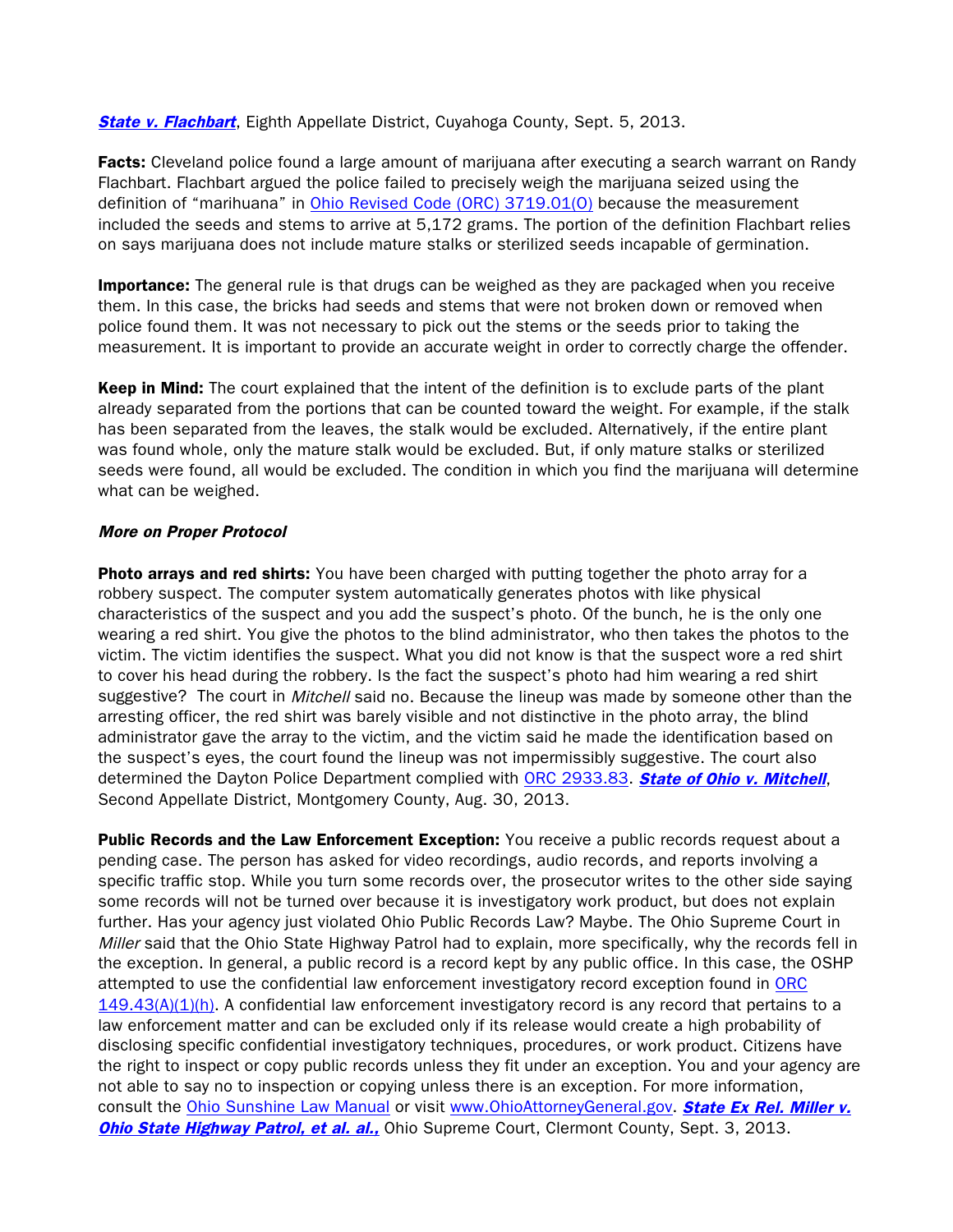# Miranda and Confessions (Confession by Individual with Mild Mental Retardation): State of Ohio v. Noles

**Question:** When you ask an individual with mild mental retardation questions and he confesses to a crime, is that a legitimate confession and did you need to give him Miranda warnings?

**Quick Answer:** A confession is legitimate if it is voluntary and you can show the individual understood the situation and consequences of making the confession. As you know, *Miranda* only needs to be given in situations in which the individual is in custody. In this type of situation, the individual needs to understand he is not in custody.

**[State of Ohio v. Noles,](http://www.sconet.state.oh.us/rod/docs/pdf/6/2013/2013-ohio-4088.pdf)** Sixth Appellate District, Lucas County, Sept. 20, 2013.

Facts: After being accused of child rape, Billie Noles was interviewed by Detective Shelli Kilburn of the Toledo Police Department. Noles, an individual with mild mental retardation, was questioned at the police station for 48 minutes. At the beginning of the interview, Detective Kilburn told Noles he was able to leave at any time. Noles asked one time if he needed a lawyer, but Kilburn did not respond. During the interview, Noles admitted to sexual contact with the minor. At the end of the interview, Noles was released to go home. Noles later argued that statements and admissions made in the interview should be suppressed because he was not given his Miranda rights.

**Importance:** Peace officers often deal with people who are intoxicated or mentally impaired. Their mental state could impair their understanding of the situation and their legal rights. As an officer, sometimes you have to gauge what the suspect is capable of understanding in order to move forward with questioning. In this case, the court determined that Noles, although mildly mentally retarded, had full understanding of what was going on. Kilburn had explained Noles could leave at any time and stop the questioning. Noles listened, answered questions, and posed questions back concerning the legal system and his rights. The court determined that based on the totality of the circumstances, Noles' confession was voluntary and a *Miranda* warning was not required.

Keep in Mind: During the interview, Noles asked Kilburn if he should get a lawyer. Kilburn did not answer him. A statement to trigger *Miranda* must be unambiguous or unequivocal, such as "I want a lawyer," not "Do you think I need a lawyer?" In this case, the court determined that Noles did not invoke Miranda.

#### More on Miranda and Confessions

Should I say it again? During an interrogation session, you properly Mirandize the suspect, talk to him, and place him back in the holding cell. About three hours later, members of another police agency arrives to ask him questions. They ask him if he was read his Miranda rights in the booking area, he says, "yes." They say that applies to the questions they will ask him. Are they correct? Yes. In the case of Maurent, the court looked to determine when a Miranda warning had gone stale. In making the determination you should consider 1) the length of time between the first warning and second interrogation; 2) whether the warnings and second interview were done in two different places; 3) whether the first interview and second interview were conducted by the same officers; 4) whether the statements in the second interview are different than the first interview; and 5) the intellectual and emotional state of the suspect. In *Maurent*, based on a totality of the circumstances, the court determined the *Miranda* warnings had not gone stale after three hours. **State of Ohio v. [Maurent,](http://www.sconet.state.oh.us/rod/docs/pdf/5/2013/2013-ohio-3799.pdf)** Fifth Appellate District, Delaware County, Aug. 23, 2013.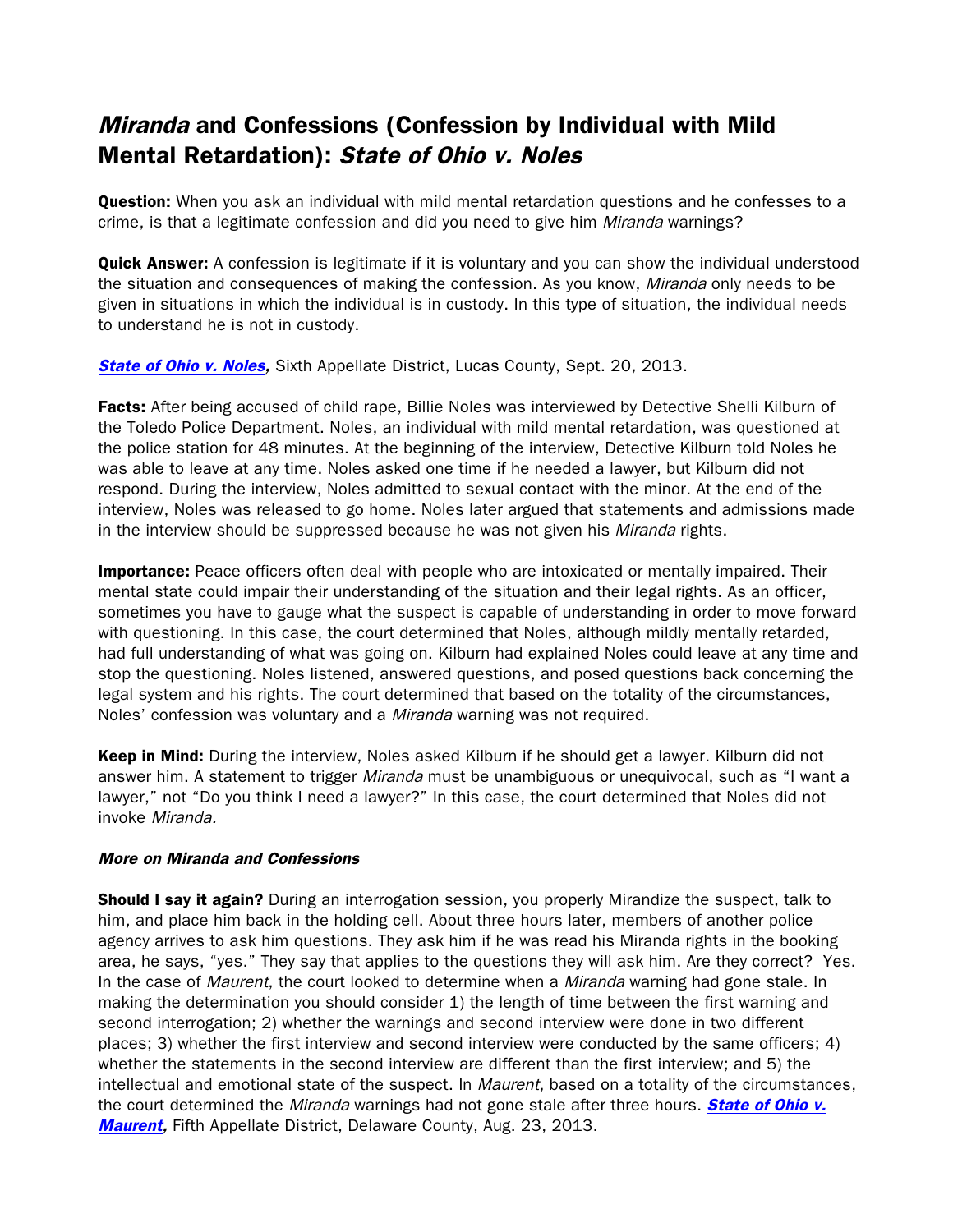**Mine, Mine, Mine. ... It's all mine.** After you obtain a search warrant for a home, the suspect assumes full responsibility for everything found in the house, which includes a large quantity of drugs, drug paraphernalia, packaging for distribution and cash. After you find a jacket on the couch with a bottle of pills, he changes his story and says the pills are not his. Can you state in the report the pills were in the suspect's possession? In *Flachbart*, the court says yes. The statement "it's all mine" gives you, a reasonable peace officer, the belief that every illegal drug in the house belongs to the suspect. You have circumstantial, but strong, evidence to include the pills in the report. The suspect will have the ability in court to prove they do not belong to him. **[State v. Flachbart](http://www.sconet.state.oh.us/rod/docs/pdf/8/2013/2013-ohio-3807.pdf)**, Eighth Appellate District, Cuyahoga County, Sept. 5, 2013.

### OVI Tests (Impact of a Lip Ring): State of Ohio v. Gibbs

**Question:** Can you have an OVI suspect perform a breath test with a lip ring in the mouth?

**Quick Answer:** Yes, if the lip ring was not inserted in the mouth/lip less than 20 minutes before the test.

**[State of Ohio v. Gibbs,](http://www.sconet.state.oh.us/rod/docs/pdf/4/2013/2013-ohio-3820.pdf)** Fourth Appellate District, Washington County, Aug. 27, 2013.

Facts: Janet Gibbs was pulled over for an OVI and was taken in for a breath test. She had a lip ring, which after several attempts could not be removed. Officers gave her the test with the ring in her mouth. Gibbs argued the test results should be thrown out because under [Ohio Administrative Code](http://codes.ohio.gov/oac/3701-53-02)  [\(OAC\) 3701-53-02,](http://codes.ohio.gov/oac/3701-53-02) she had an "oral intake" prior to taking the test. The court determined the lip ring, which had been in her mouth the entire time, was not considered "oral intake." The court held that the rule was followed by the police department and Gibbs had not shown either the ring or the piercing would cause any residual alcohol to remain in her mouth.

**Importance:** It is important to follow the rules or drunk drivers will be let go and not held accountable for their criminal behavior. The rules say you have to watch the suspect for 20 minutes to make sure there is no oral intake. Oral intake, although not defined in the rule, has been interpreted by courts to mean orally ingesting an object or substance in a manner that would cause digestion, passage into the blood stream, or receipt into the respiratory system. So if you see a suspect put something in his mouth before the test, have him spit it out and wait 20 minutes to do the test. The wait time helps to ensure your results are not compromised.

**Keep in Mind:** The concern about foreign substances in a suspect's mouth is the potential for the substances to absorb and retain alcohol, which could falsely elevate the breath alcohol concentration. A number of studies have shown that a 15- to 25- minute waiting period during which nothing is placed in the mouth allows sufficient time for any mouth alcohol to dissipate.

### More on OVI Tests:

A little too late. If your BAC DataMaster printouts show the Radio Frequency Interface checks were done more than 192 hours apart, you may have a problem. The rules require the instrument check be performed at any time up to 192 hours after the last instrument check, which is equal to about eight days. You must have actual documentation of the checks to prove compliance. If not, you may have not complied with [OAC 3701-53-04\(A\)](http://codes.ohio.gov/oac/3701-53-04) and your results may be thrown out, as they were in *Boss*. **[State v. Boss,](http://www.sconet.state.oh.us/rod/docs/pdf/5/2013/2013-ohio-4005.pdf)** Fifth Appellate District, Licking County, Sept. 16, 2013.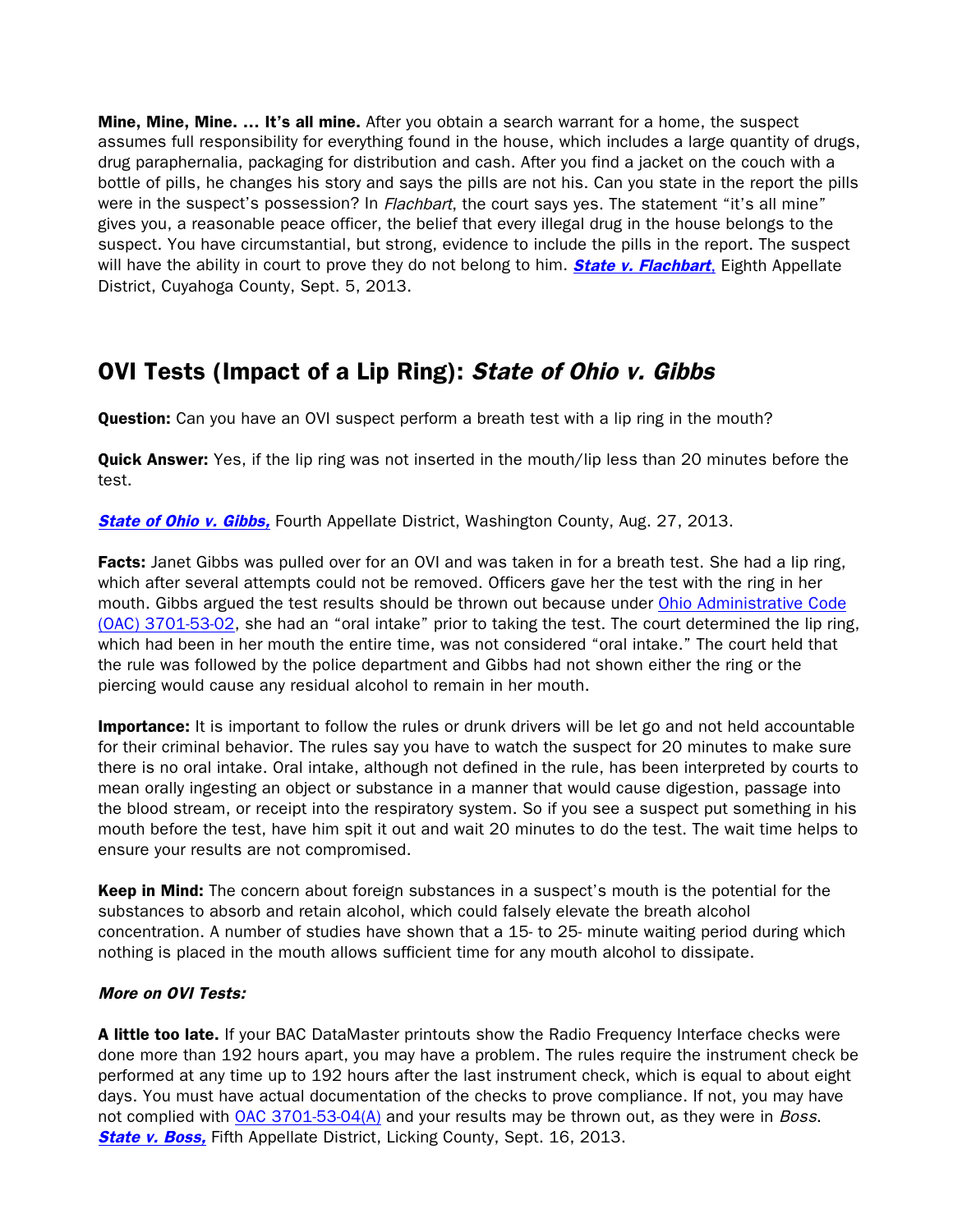Is an access card to Intoxilyzer 8000 the same as a permit to use Intoxilyzer 8000? You may have an access card give to you to use the Intoxilyzer 8000, but the statute says you have to have a permit from the Ohio Department of Health. Can you still run the tests? The Walsky court says yes. The decision of ODH to require an access card and not a permit is okay and consistent with what the legislature's intent. Having an access card means you have been trained to perform the test and have the ability to ensure operator error does not cause a compromise in results. In essence, your access card is your permit. **[State of Ohio v.](http://www.sconet.state.oh.us/rod/docs/pdf/11/2013/2013-ohio-4115.pdf) Walsky,** Eleventh Appellate District, Portage County, Sept. 23, 2013.

# Traffic Stops (Turn Signals on, but no Turn is Made): State of Ohio v. Coyle

Question: Do you have reasonable suspicion to pull a car over when the signal is on for 10 seconds, but the car does not turn?

#### Quick Answer: No.

**[State of Ohio v. Coyle,](http://www.sconet.state.oh.us/rod/docs/pdf/5/2013/2013-ohio-4017.pdf)** Fifth Appellate District, Ashland County, Sept. 12, 2013.

**Facts:** Ryan Coyle's vehicle approached a trooper in the opposite lane of travel. The trooper testified that the operator was not driving in a straight line within his lane of travel, but he admitted he could not see the lane lines due to weather. The trooper turned around and caught up to Coyle's vehicle, observing him tap his brakes, slow down, and turn on his left turn signal. When the vehicle did not turn, the trooper activated his lights. Coyle testified that while driving, he saw the trooper's lights, slowed down, and put his left turn signal on to turn into a parking lot. He said he did not stop on the right because the berm was narrow due to the guardrail. Coyle was charged with an OVI as a result of the stop. The court found that the trooper lacked a reasonable suspicion of criminal activity to justify the stop.

**Importance:** It can be the little things that make the biggest difference in a case. Here, the court determined that Coyle did not commit a marked lane or signal violation. They even checked the video to see how long the signal was on — only 10 seconds, some of that time while the trooper's lights were activated. No suspicion equals a result of no OVI evidence, which means a drunk driver goes free.

#### More on Traffic Stops

You aren't from here, so you must be up to something. One of your co-workers has an off-duty security job at a small market. He gives you a call because there are two people in the store who have purchased lye and some candy. You both know that lye is an ingredient in making meth, and he has made several of these calls to you in the past. You head over, see the suspects' car, and start to follow them. You run the plates and conclude the car is registered in the next county, about 40 minutes away. Based on these circumstances, you believe these suspects make meth and pull them over. Did you just make a legal stop? The court in Taylor says no. Buying candy and lye is not criminal, nor is driving outside your own county. The officer did not see a traffic violation or any other criminal behavior. As a result, the officer violated Terry when he pulled this car over. **State of Ohio v. [Taylor,](http://www.sconet.state.oh.us/rod/docs/pdf/9/2013/2013-ohio-3906.pdf)** Ninth Appellate District, Summit County, Sept. 11, 2013.